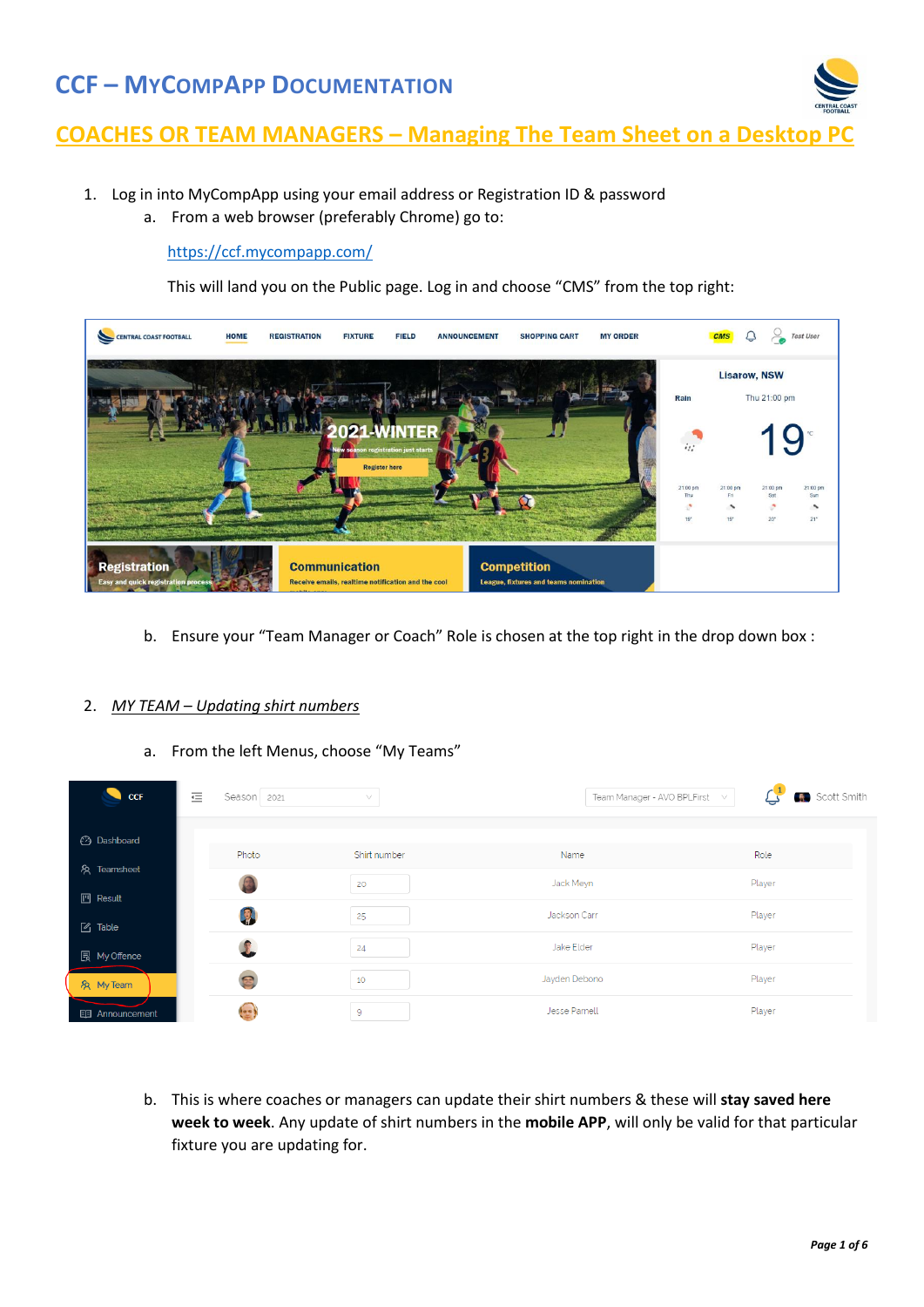

# **COACHES OR TEAM MANAGERS - Managing The Team Sheet on a Desktop**

### 3. *MANAGING THE TEAMSHEET*:

#### a. From the left Menus, choose "Teamsheet"

| <b>CCF</b>                  | 這<br>Season 2021                                                  |                | $\vee$                          |                          |                 |                                  | Team Manager - AVO BPLFirst             | $\vee$  |                   | Scott Smith |
|-----------------------------|-------------------------------------------------------------------|----------------|---------------------------------|--------------------------|-----------------|----------------------------------|-----------------------------------------|---------|-------------------|-------------|
| <b>3</b> Dashboard          | <b>(i)</b> Teamsheets to be locked automatically at kick-off time |                |                                 |                          |                 |                                  |                                         |         |                   |             |
| R <sub>2</sub> Teamsheet    | 2021 MATE Associatio                                              | $\checkmark$   |                                 |                          |                 |                                  |                                         |         |                   |             |
| $\mathbb{M}$ Result         |                                                                   |                |                                 |                          |                 |                                  |                                         |         |                   |             |
| $\boxed{\mathscr{C}}$ Table | Date time $\div$                                                  |                | Round $\div$ Competition $\div$ | League $\Leftrightarrow$ | Field           | Home team                        | Away team                               | Players | Fixture<br>status | Options     |
| <b>同</b> My Offence         | 19-03-2021 20:15 ~<br>22:15                                       | $\sim$         | 2021 MATE Association<br>Cup    | Mens 1st Pool<br>C.      | Pluim Park      | $\bullet$ AVO<br><b>BPLFirst</b> | ● KDS BPLFirst o                        |         | <b>PUBLISHED</b>  | Teamsheet   |
| & My Team                   | 14-03-2021 11:00 ~<br>13:00                                       | $\overline{c}$ | 2021 MATE Association<br>Cup    | Mens 1st Pool<br>C       | Pluim Park<br>3 | $\bullet$ AVO<br><b>BPLFirst</b> | $\bullet$ WYG<br>DIV <sub>1</sub> First | 16      | PUBLISHED         | Teamsheet   |
| <b>图 Announcement</b>       |                                                                   |                |                                 |                          |                 |                                  |                                         |         |                   |             |

#### b. Ensure the correct League has been selected from the drop-down box on the left.

| CCF<br>٠              | 這 | Season 2021                 |                | $\vee$                                                    |                               |                            |                                  | Team Manager - AVO BPLFirst             | $\vee$  |                   | <b>R</b> Scott Smith |
|-----------------------|---|-----------------------------|----------------|-----------------------------------------------------------|-------------------------------|----------------------------|----------------------------------|-----------------------------------------|---------|-------------------|----------------------|
| <b>3</b> Dashboard    |   |                             |                | 10 Teamsheets to be locked automatically at kick-off time |                               |                            |                                  |                                         |         |                   |                      |
| & Teamsheet           |   | 2021 MATE Associatio        | $\searrow$ /   |                                                           |                               |                            |                                  |                                         |         |                   |                      |
| $\mathbb{M}$ Result   |   |                             |                |                                                           |                               |                            |                                  |                                         |         |                   |                      |
| $\mathbb{Z}$ Table    |   | Date time $\Leftrightarrow$ |                | Round $\div$ Competition $\div$                           | League $\Leftrightarrow$      | Field                      | Home team                        | Away team                               | Players | Fixture<br>status | Options              |
| <b>同</b> My Offence   |   | 19-03-2021 20:15 ~<br>22:15 | 3              | 2021 MATE Association<br>Cup                              | Mens 1st Pool<br>$\mathsf{C}$ | Pluim Park<br>$\mathbf{1}$ | $\bullet$ AVO<br><b>BPLFirst</b> | • KDS BPLFirst o                        |         | <b>PUBLISHED</b>  | Teamsheet            |
| A My Team             |   | 14-03-2021 11:00 ~<br>13:00 | $\overline{2}$ | 2021 MATE Association<br>Cup                              | Mens 1st Pool<br>C            | <b>Pluim Park</b><br>3     | $\bullet$ AVO<br><b>BPLFirst</b> | $\bullet$ WYG<br>DIV <sub>1</sub> First | 16      | PUBLISHED         | Teamsheet            |
| <b>图 Announcement</b> |   |                             |                |                                                           |                               |                            |                                  |                                         |         |                   |                      |
|                       |   |                             |                |                                                           |                               |                            |                                  |                                         |         |                   |                      |

c. Click on the appropriate "Teamsheet" button on the right for the appropriate team and fixture you wish to update.

| <b>CCF</b>                  | 這 | Season 2021                 |                | $\vee$                                                          |                          |                          |                                  | Team Manager - AVO BPLFirst             | $\vee$  |                   | Scott Smith      |
|-----------------------------|---|-----------------------------|----------------|-----------------------------------------------------------------|--------------------------|--------------------------|----------------------------------|-----------------------------------------|---------|-------------------|------------------|
| (2) Dashboard               |   |                             |                | <b>1</b> Teamsheets to be locked automatically at kick-off time |                          |                          |                                  |                                         |         |                   |                  |
| R <sub>2</sub> Teamsheet    |   | 2021 MATE Associatio        | $\vee$         |                                                                 |                          |                          |                                  |                                         |         |                   |                  |
| $\Box$ Result               |   |                             |                |                                                                 |                          |                          |                                  |                                         |         |                   |                  |
| $\boxed{\mathscr{L}}$ Table |   | Date time $\triangle$       |                | Round $\div$ Competition $\div$                                 | League $\Leftrightarrow$ | Field                    | Home team                        | Away team                               | Players | Fixture<br>status | Options          |
| <b>同</b> My Offence         |   | 19-03-2021 20:15 ~<br>22:15 | $\sim$         | 2021 MATE Association<br>Cup                                    | Mens 1st Pool<br>C.      | Pluim Park               | $\bullet$ AVO<br><b>BPLFirst</b> | • KDS BPLFirst o                        |         | <b>PUBLISHED</b>  | Teamsheet        |
| & My Team                   |   | 14-03-2021 11:00 ~<br>13:00 | $\overline{c}$ | 2021 MATE Association<br>Cup                                    | Mens 1st Pool<br>С       | <b>Pluim Park</b><br>-3. | $\bullet$ AVO<br><b>BPLFirst</b> | $\bullet$ WYG<br>DIV <sub>1</sub> First | 16      | <b>PUBLISHED</b>  | <b>Teamsheet</b> |
| <b>图 Announcement</b>       |   |                             |                |                                                                 |                          |                          |                                  |                                         |         |                   |                  |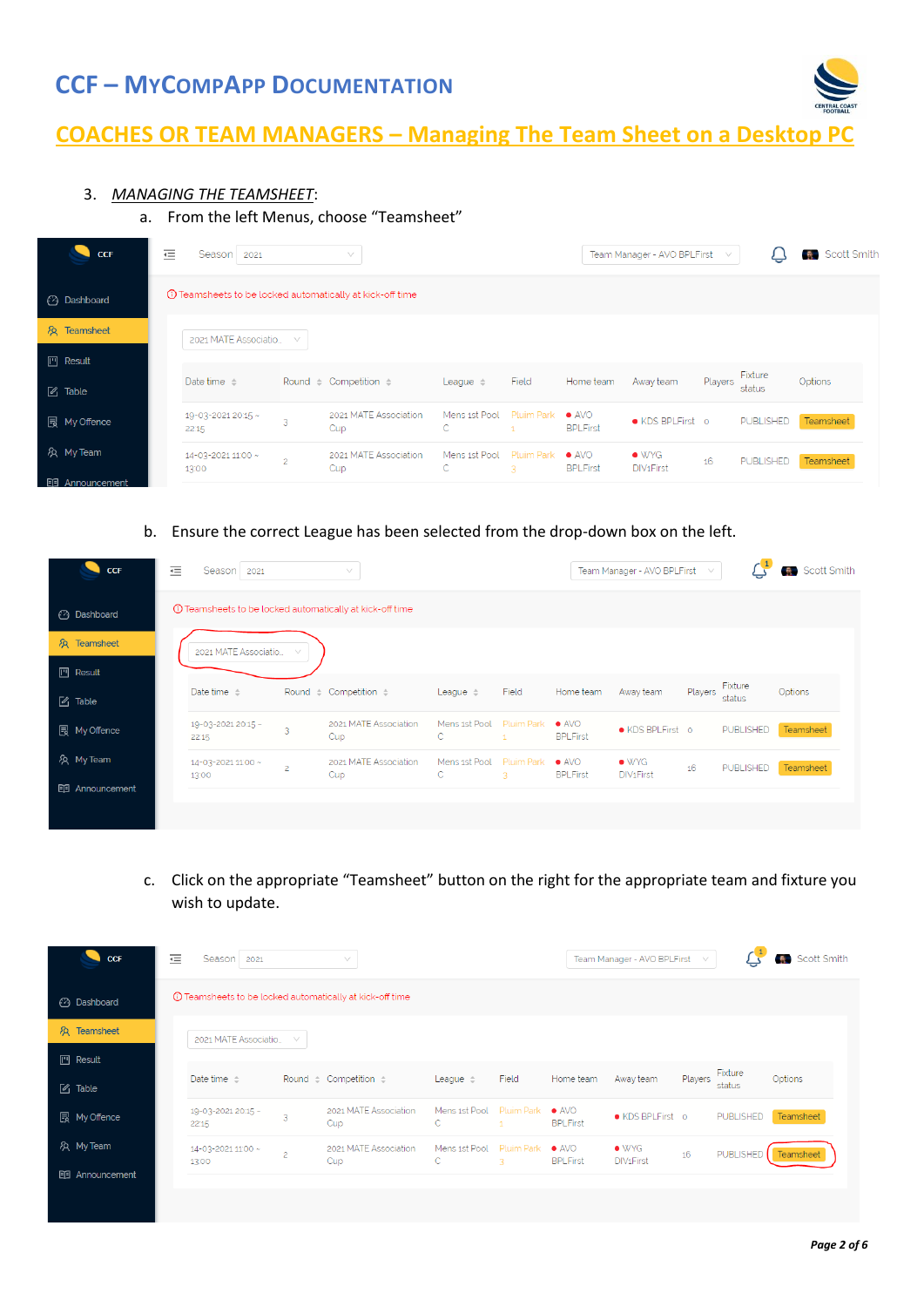

### **COACHES OR TEAM MANAGERS – Managing The Team Sheet on a Desktop**

d. The resulting screen allows you to add or remove players from the team sheet, by "checking or unchecking" the tick box on the left, "add or alter" player shirt number's, "Borrow" a player from an eligible Team and "Add" a Home Or Away vested officials name for the fixture.

Once your team sheet is completed "Click" Save. Please only "click" Publish if your teamsheet is finalised and no further changes will be made. Coaches or Managers can utilise the mobile APP to "Finalize" their team sheet on the day right up to kick-off time.

| Create teamsheet                                       |                      |        |         |                                | X                     |
|--------------------------------------------------------|----------------------|--------|---------|--------------------------------|-----------------------|
| 14-03-2021 11:00 ~ 13:00 AVO BPLFirst vs WYG DIV1First |                      |        |         |                                |                       |
| Photo Number                                           | Name                 | Role   | Suspend | Borrowed                       | Match day supervisor: |
| 21                                                     | Carlo Cervo          | Player |         | $\overline{B}$                 | Home vested official: |
| 20                                                     | Jack Meyn            | Player |         |                                |                       |
| 25                                                     | Jackson Carr Player  |        |         |                                | Away vested official: |
| 24                                                     | Jake Elder           | Player |         |                                |                       |
| 10                                                     | Jayden<br>Debono     | Player |         |                                |                       |
| 9                                                      | Jesse Parnell Player |        |         |                                |                       |
| 28                                                     | Joshua<br>Edwards    | Player |         |                                |                       |
| 5<br>է                                                 | Liam Collins         | Player |         | B                              |                       |
| 4                                                      | Mathew<br>Eulwood    | Player |         |                                |                       |
| Borrow a player                                        |                      |        |         | Players on sheet: 16 /(1 - 16) |                       |

#### 4. *RESULTS / TABLES* :

a. The Results / Tables menus, show results and competition tables for the team you coach or manage.

| <b>CCF</b>          | 這 | Season 2021                 | $\checkmark$                 |                                        |                    | Team Manager - AVO BPLFirst V                                                |  |                  | Scott Smi          |
|---------------------|---|-----------------------------|------------------------------|----------------------------------------|--------------------|------------------------------------------------------------------------------|--|------------------|--------------------|
| <b>3</b> Dashboard  |   |                             |                              |                                        |                    |                                                                              |  |                  |                    |
| 人 Teamsheet         |   | Date time                   | Round Competition            | League                                 | Venue / Field      | Home team                                                                    |  | Result Away team | Fixture status     |
| $\mathbb{P}$ Result |   | 07-03-2021 15:00 ~<br>17:00 | 2021 MATE Association<br>Cup | Mens 1st Pool PLUIM /<br>$\mathcal{C}$ | PLUIM <sub>2</sub> | WOY DIV1First $\bullet$ $\bullet$ $\bullet$ $\bullet$ $\bullet$ AVO BPLFirst |  |                  | <b>1200 PLAYED</b> |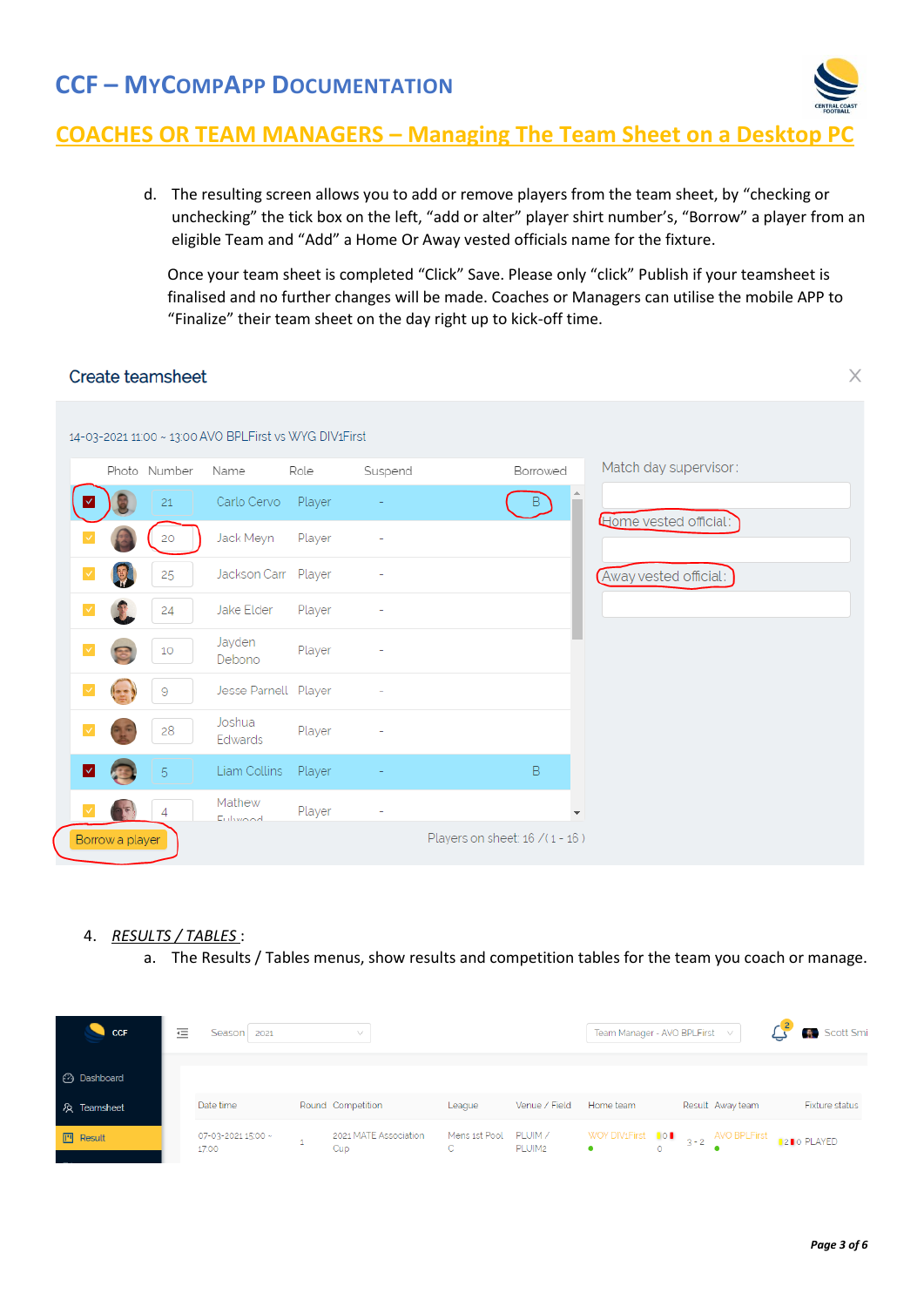

# **COACHES OR TEAM MANAGERS – Managing The Team Sheet on a Desktop PC**

| <b>CCF</b>            | 這              | Season 2021                                 | $\vee$       |              |         |                |          |            | Team Manager - AVO BPLFirst v |                |                |            | Scott Smith<br>-8. |
|-----------------------|----------------|---------------------------------------------|--------------|--------------|---------|----------------|----------|------------|-------------------------------|----------------|----------------|------------|--------------------|
| <b>3</b> Dashboard    |                | 2021 MATE Association Cup   Mens 1st Pool C |              |              |         |                |          |            |                               |                |                |            |                    |
| R Teamsheet           | Position Team  |                                             | P            | W            | D.      | $-L$           | F        | <b>BYE</b> | GF                            | GA             | GD             | <b>ADJ</b> | <b>PTS</b>         |
| $\Box$ Result         | 1              | <b>KDS BPLFirst</b>                         | $\mathbf{1}$ | $\mathbf{1}$ | $\circ$ | $\circ$        | $\circ$  | $\circ$    | 5                             | $\mathbf{1}$   | $\overline{4}$ | $\circ$    | 3                  |
| $\sqrt{2}$ Table      | $\overline{c}$ | WOY DIV1First                               | $\mathbf{1}$ | $\mathbf{1}$ | $\circ$ | $\circ$        | $\circ$  | $\circ$    | $\overline{3}$                | $\overline{2}$ | $\mathbf{1}$   | $\circ$    | $\overline{3}$     |
| <b>同</b> My Offence   | R              | <b>AVO BPLFirst</b>                         | $\mathbf{1}$ | $\circ$      | $\circ$ | $\overline{1}$ | $\circ$  | $\circ$    | $\overline{2}$                | $-3$           | $-1$           | $\circ$    | $\circ$            |
| A My Team             | 4              | WYG DIV <sub>1</sub> First                  | $\mathbf{1}$ | $\circ$      | $\circ$ | $\sim$ 1       | $\sim$ 0 | $\circ$    | $\mathbf{1}$                  | -5             | $-4$           | $\circ$    | $\circ$            |
| <b>国 Announcement</b> | <b>CONTENT</b> |                                             |              |              |         |                |          |            |                               |                |                |            |                    |

#### 5. *My Offence* :

a. My Offence displayed the offences & suspensions for the team that you coach or manage.



#### 6. *Announcement* :

- a. Messages can be sent via email & notifications to the APP for players in teams that you coach or manage
- b. To send a message "click" on the new Button

| <b>CCF</b>             | 這 | Season 2021 |         | V              |            |                 |                   | Team Manager - AVO BPLFirst<br>- Vi | $\mathbb{C}^2$ | Scott Smith |
|------------------------|---|-------------|---------|----------------|------------|-----------------|-------------------|-------------------------------------|----------------|-------------|
| <b>2</b> Dashboard     |   | keyword     |         |                | 11-01-2021 | 自<br>12-03-2021 | $\overline{\Box}$ |                                     |                |             |
| & Teamsheet            |   | Search      | $+$ New |                |            |                 |                   |                                     |                |             |
| $\mathbb{M}$ Result    |   |             |         |                |            |                 |                   |                                     |                |             |
| $\mathbb{Z}$ Table     |   | Title       |         | Published time |            | Author          | <b>Status</b>     | Recipients                          |                |             |
| <b>艮 My Offence</b>    |   |             |         |                |            | سد              |                   |                                     |                |             |
| & My Team              |   |             |         |                |            | No Data         |                   |                                     |                |             |
| <b>EE</b> Announcement |   |             |         |                |            |                 |                   |                                     |                |             |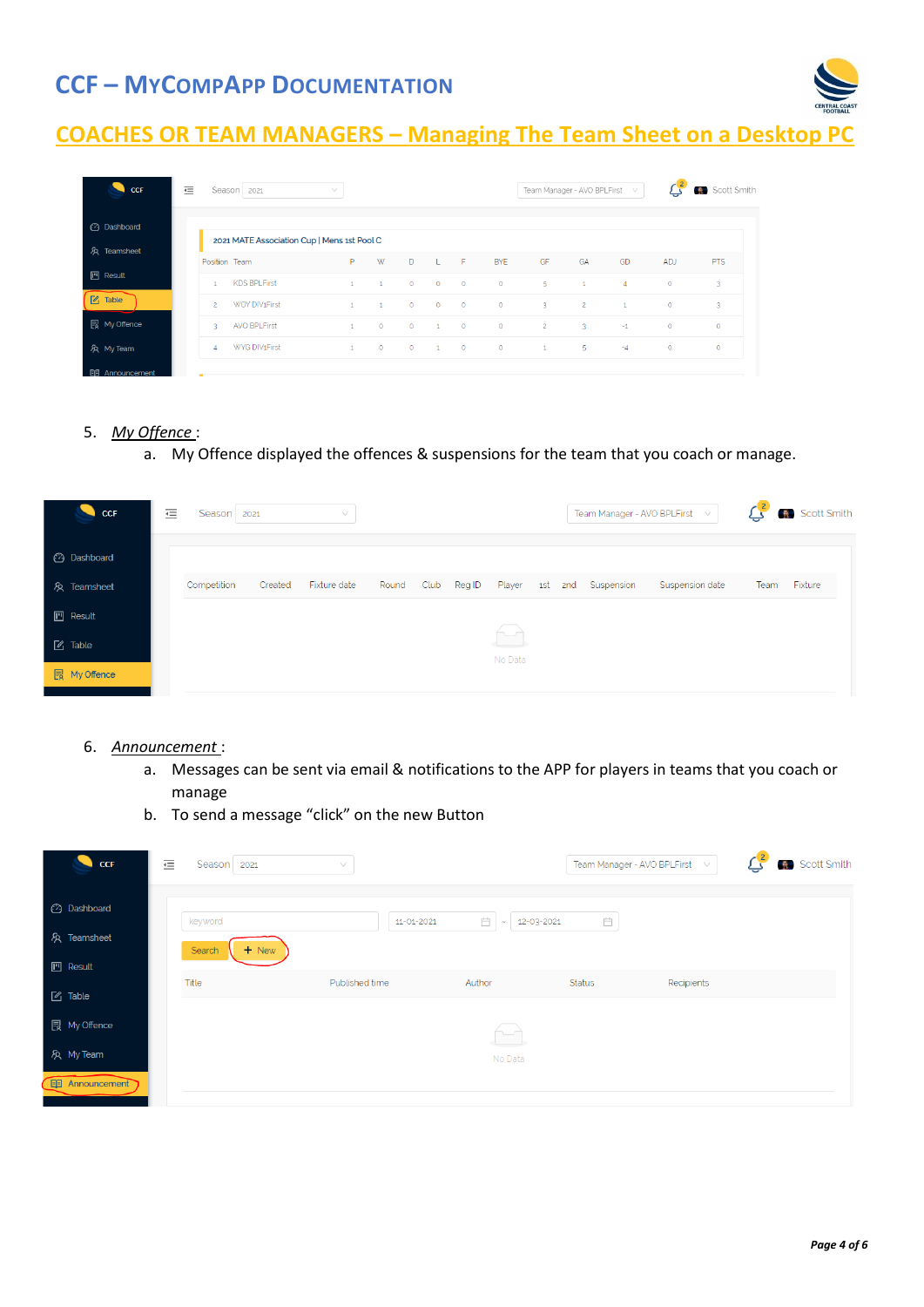

# **COACHES OR TEAM MANAGERS – Managing The Team Sheet on a Desktop PC**

- c. Complete announcement information. Areas marked with an \* are mandatory
- d. Once the message is completed "Click" Save As Draft

| Add announcement                                                                                                                                                                                                            | X                                       |
|-----------------------------------------------------------------------------------------------------------------------------------------------------------------------------------------------------------------------------|-----------------------------------------|
| * Title:                                                                                                                                                                                                                    |                                         |
| Training Off Tonight @ Erina High<br>$\bullet$                                                                                                                                                                              |                                         |
| * Description:                                                                                                                                                                                                              |                                         |
| No Training BPL Firsts                                                                                                                                                                                                      | $\bullet_{\!\scriptscriptstyle\diagup}$ |
| Picture:<br>$^{+}$<br>Upload<br>Content:<br>ガ ゆ Hi Hz 注 三 $X_2$ $X^2$ 三 三<br>$\div$ $\underline{A}$ $\underline{38}$ $\underline{=}$ $\underline{T_x}$<br>B <i>I</i> U <del>S</del><br>10px<br>$\hat{\mathbb{U}}$<br>Normal |                                         |
| $\boxdot$<br>$\mathbf{L}$<br>G<br>Training Off. We are at CCFives PLuim Park tonight at 7pm. See you then                                                                                                                   |                                         |
| Save as draft                                                                                                                                                                                                               |                                         |

e. Once draft has been saved, the user has the ability to "Edit", "Delete", "Preview" or "Publish" the message

| <b>CCF</b>            | 這<br>Season   2021<br>v                    |                                         |                        | <b>Scott Smith</b><br>Team Manager - AVO BPLFirst V                           |  |
|-----------------------|--------------------------------------------|-----------------------------------------|------------------------|-------------------------------------------------------------------------------|--|
| <b>2</b> Dashboard    | keyword                                    | Ö<br>12-03-2021<br>11-01-2021<br>$\sim$ | Ë                      |                                                                               |  |
| & Teamsheet           | $+$ New<br>Search                          |                                         |                        |                                                                               |  |
| $\mathbb{M}$ Result   |                                            |                                         |                        |                                                                               |  |
| $\boxtimes$ Table     | Title<br>Training Off Tonight @ Erina High | Published time<br>Author<br>Scott Smith | <b>Status</b><br>Draft | Recipients<br><b>EDIT</b><br><b>DELETE</b><br>20<br>$\circ$ $\circ$<br>$\sim$ |  |
| <b>最 My Offence</b>   |                                            |                                         |                        | <b>PREVIEW PUBLISH</b>                                                        |  |
| A My Team             |                                            |                                         |                        | $1 - 1$ of $1 \leq  $<br>$1 \times$<br>10 / page $\vee$                       |  |
| <b>同 Announcement</b> |                                            |                                         |                        |                                                                               |  |